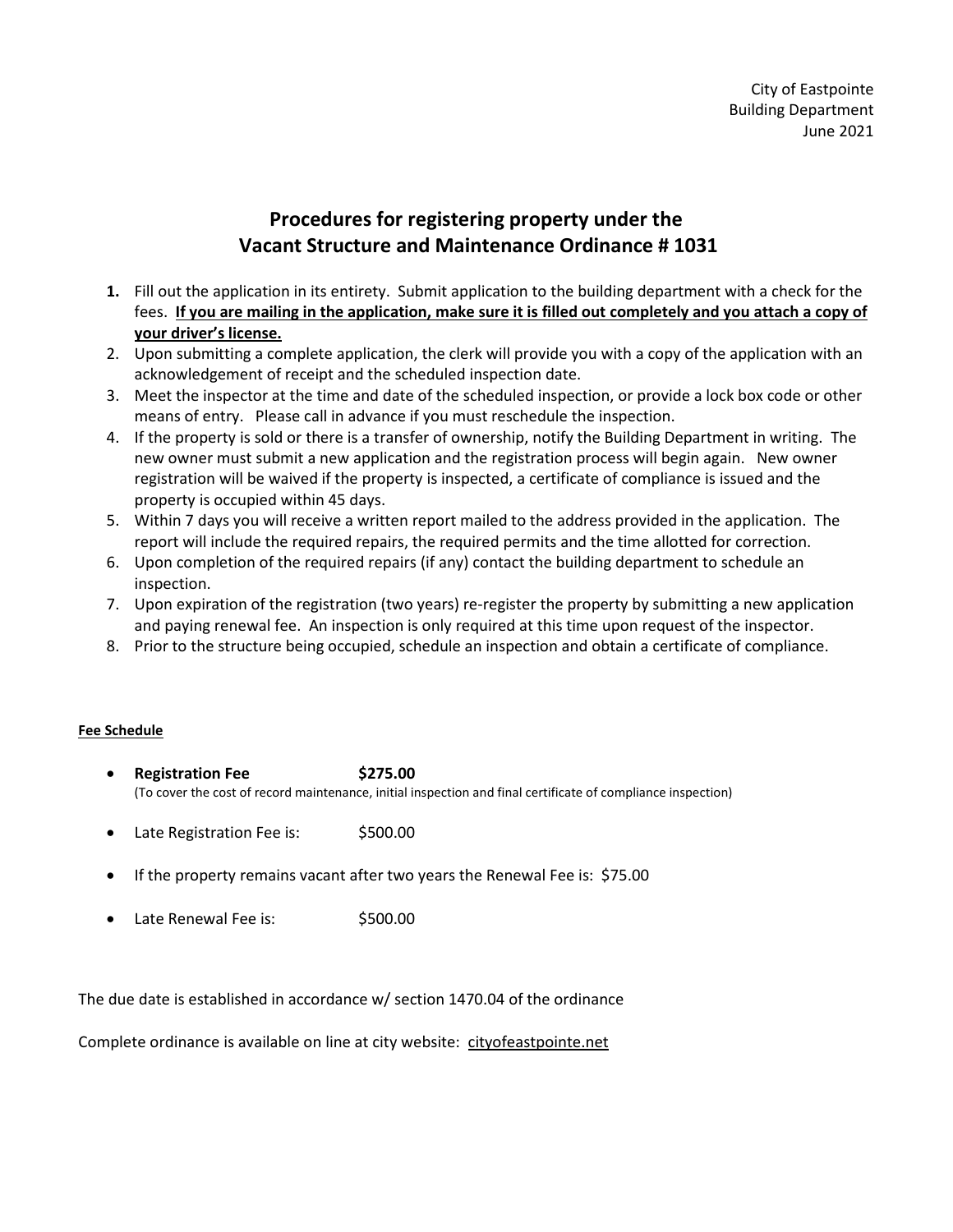## **VACANT PROPERTY REGISTRATION AND MAINTENANCE**

CITY OF EASTPOINTE – BUILDING DEPARTMENT 23200 Gratiot Avenue Eastpointe, Michigan 48021 586-445-5010

Application is hereby made for registering the vacant residential or commercial building and all accessory buildings or structures located on:

| Property Owner Address _____________________ |        |                                                           |             |                    |     |
|----------------------------------------------|--------|-----------------------------------------------------------|-------------|--------------------|-----|
|                                              | Number | Street                                                    | <b>City</b> | State              | Zip |
|                                              |        |                                                           |             |                    |     |
|                                              |        |                                                           |             |                    |     |
|                                              |        |                                                           |             |                    |     |
|                                              |        |                                                           |             |                    |     |
|                                              |        |                                                           |             |                    |     |
|                                              |        | City                                                      |             | <b>State State</b> | Zip |
|                                              |        |                                                           |             |                    |     |
|                                              |        |                                                           |             |                    |     |
|                                              |        |                                                           |             |                    |     |
|                                              |        |                                                           |             |                    |     |
| Reason for the Vacancy:                      |        |                                                           |             |                    |     |
|                                              |        |                                                           |             |                    |     |
|                                              |        |                                                           |             |                    |     |
|                                              |        |                                                           |             |                    |     |
|                                              |        | Please complete both sides before submitting with payment |             |                    |     |